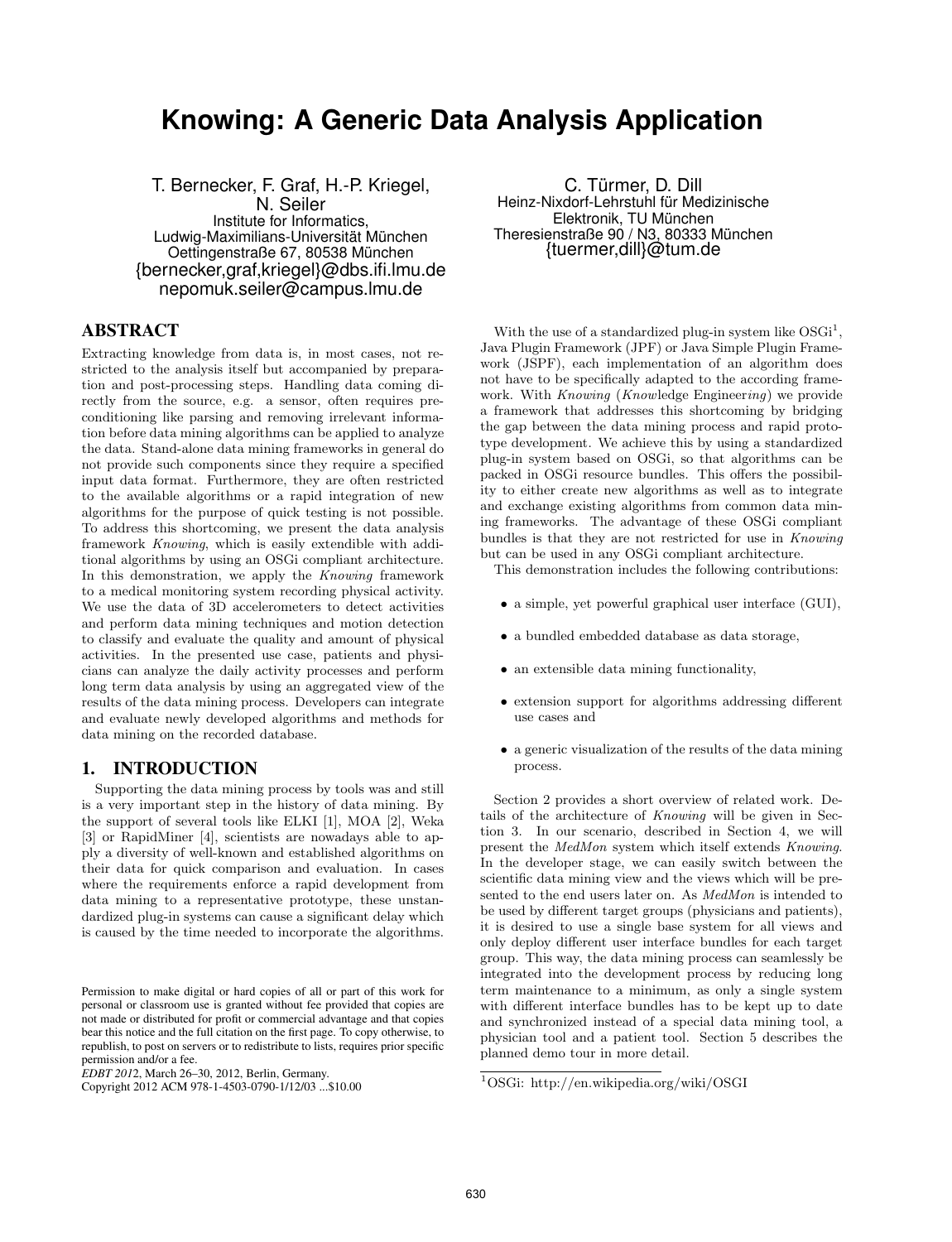## 2. RELATED WORK

In the past years, several data mining frameworks like ELKI [1], MOA [2], WEKA [3], RapidMiner [4] or R [5] have been presented and established (among many others). Although all frameworks perform data mining in their core, they all have different target groups:

WEKA and MOA provide both algorithms and GUIs. By using these GUIs, the user can analyze data sets, configure and test algorithms and visualize the outcome of the according algorithm for evaluation purposes without needing to do some programming. As the GUI cannot satisfy all complex scenarios, the user still has the possibility to use the according APIs to build more complex scenarios in his own code. RapidMiner integrates WEKA and provides powerful analysis functionalities for analysis and reporting which are not covered by the WEKA GUI itself. RapidMiner also provides an improved GUI and also defines an API for user extensions. Both RapidMiner and WEKA provide some support to external databases. The aim of ELKI is to provide an extensible framework for different algorithms in the fields of clustering, outlier detection and indexing with the main focus on the comparability of algorithm performance. Therefore, single algorithms are not extensively tuned to performance but tuning is done on the application level for all algorithms and index structures. Like the other frameworks, ELKI also provides a GUI, so that programming is not needed for the most basic tasks. ELKI also provides an API that supports the integration of user-specified algorithms and index structures.

All the above frameworks provide support for the process of quick testing, evaluating and reporting and define APIs in different depths. Thus, scientists can incorporate new algorithms into the systems. However, none of them makes use of a standardized plug-in system, so that each implementation of an algorithm is specifically adapted to the according framework without being interchangeable.

R provides a rich toolbox for data analysis. Also there are a lot of plugins which extend the functionality of R. Nevertheless, all advantages and disadvantages like for the above frameworks also hold for R, especially the lack of a standardized plug-in system.

#### 3. ARCHITECTURE

Applying a standardized plug-in system like OSGi, the bundles can be used in any OSGi compliant architecture like the Eclipse Rich Client Platform  $(RCP)^2$  or the Net-Beans RCP<sup>3</sup>. Then, the integration of existing algorithms can simply be done by wrapping and packing them into a separate bundle. Such bundles are then registered as independent service providers to the framework. In either case, algorithms are wrapped into Data Processing Units (DPU) which can be integrated and configured via pluggable RCPbased GUI controls. Thus, the user is able to perform an arbitrary amount of steps to pre- and post-process the data. Furthermore, we provide the possibility to use the DPUs contained in the system in any other OSGi compliant architecture. As dependencies between resource bundles have to be modeled explicitly, it is much easier to extract certain bundles from the system. This loose coupling is not only an advantage in case where algorithms should be ported between completely different systems, but also if the GUI should be changed from a data mining view to a prototype view for the productive system. This can be done by either using the resource bundles containing the DPUs, or by directly extending *Knowing* itself.

In the current implementation, the Knowing framework is based on the established and well-known Eclipse RCP system and uses the standardized OSGi architecture<sup>4</sup> which allows the composition of different bundles. This brings the great advantage that data miners and developers can take two different ways towards their individual goal: If they start a brand new RCP-based application, they can use Knowing out of the box and create the application directly on top of Knowing. The more common case might be that an RCPor OSGi-based application already exists and should only be extended with data mining functionality. In this case, only the appropriate bundles are taken from Knowing and integrated into the application.

In the following, we describe the architecture of the  $Know$ ing framework which consists of a classical three-tier architecture comprising data storage tier, data mining tier and GUI tier, where each tier can be integrated or exchanged using a modular concept.

#### 3.1 Data Storage

The data storage tier of *Knowing* provides the functionality and abstraction layers to access, import, convert and persist the source data. The data import is accomplished by an import wizard using service providers, so that importing data is not restricted to a certain format.

Applying the example of the MedMon application, a service provider is registered that reads binary data from a 3D accelerometer [7] which is connected via USB. The data storage currently defaults to an embedded Apache Derby  $database<sup>5</sup>$  which is accessed by the standardized Java Persistence API (JPA & EclipseLink). This has the advantage that the amount of data being read is not limited by the main memory of the used workstation and that the user does not have to set up a separate database server on his own. However, by using the JPA, there is the possibility to use more than 20 elaborated and well-known database systems which are supported by this API<sup>6</sup>. An important feature in the data storage tier arises from the possibility to use existing data to support the evaluation of newly recorded data, e.g. to apply certain parts of the data as training sets or reference results.

#### 3.2 Data Mining

This tier includes all components needed for data mining and data analysis. OSGi bundles containing implemented algorithms are available fully transparently to the system after the bundle is registered as a service provider.

Algorithms are either implemented directly or wrapped in DPUs. Following the design of WEKA, DPUs represent filters, algorithms or classifiers. One or more DPUs can be bundled into an OSGi resource bundle which is registered into the program and thus made available in the framework. Bundling algorithms enforces a pluggable and modular architecture so that new algorithms can be integrated and re-

<sup>2</sup>Eclipse RCP: http://www.eclipse.org/platform/

<sup>3</sup>NetBeans RCP: http://netbeans.org/features/platform/

<sup>4</sup>Eclipse Equinox: http://www.eclipse.org/equinox/

<sup>5</sup>Apache Derby: http://db.apache.org/derby/

<sup>&</sup>lt;sup>6</sup>List of supported databases:

http://wiki.eclipse.org/EclipseLink/FAQ/JPA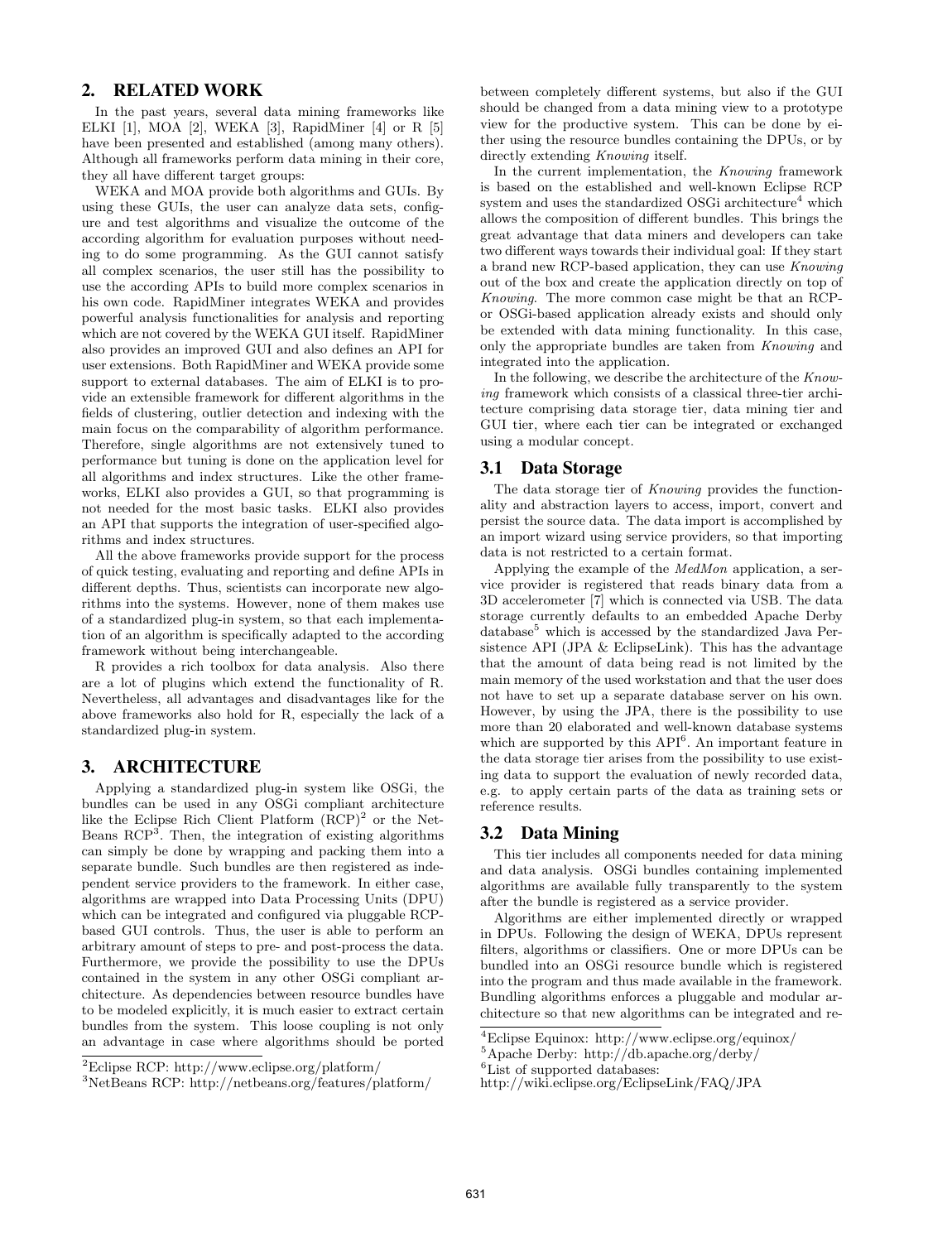|                                                                                                                     | *dpu-arff-xcrossvalidation.dpu 23 |                | $=$ $-$                                                  |          | Properties 33                |                                   | $\rightarrow$ $\rightarrow$ $\rightarrow$ $\rightarrow$    |
|---------------------------------------------------------------------------------------------------------------------|-----------------------------------|----------------|----------------------------------------------------------|----------|------------------------------|-----------------------------------|------------------------------------------------------------|
|                                                                                                                     | ARFF                              | TablePresenter | Palette<br>$\mathbb{R}$ Select<br>Marquee<br>Connections | Þ<br>40. | General<br><b>Properties</b> | Id:<br>FactoryId:<br>Type:        | confusionMatrix<br>de.lmu.ifi.dbs.knowing.c 3<br>Processor |
|                                                                                                                     |                                   |                | Edge<br><b>De Objects</b>                                | $\omega$ |                              |                                   | Processor<br>Loader<br>Saver                               |
| arff validator<br>confusion presenter<br>confusionMatrix<br>validator<br>validator_confusion<br>rawMatrix2presenter |                                   | <b>Nodes</b>   |                                                          |          |                              | Presenter<br>Classifier<br>Filter |                                                            |
|                                                                                                                     |                                   |                |                                                          |          |                              |                                   |                                                            |
|                                                                                                                     | <b>RawliatrixPrese</b>            |                |                                                          |          |                              |                                   |                                                            |
|                                                                                                                     |                                   |                |                                                          |          |                              |                                   |                                                            |

Figure 1: The Knowing user interface.

moved quickly without the need for extensive dependency checks. The separation into bundles also provides the possibility of visibility borders between bundles so that separate bundles remain independent and thus the system remains maintainable. The modularity also provides the possibility to concatenate different algorithms into processing chains so that algorithms can act both as sources and targets of processed entities (cf. Figure 1). Raw data for example first could pass one or more filtering components before being processed by a clustering component.

Creating a processing chain (a.k.a. model) of different, concatenated algorithms and data-conditioning filters is supported by GUI controls, so that different parameters or concatenations can be tested easily. After a model has proved to fit the needs of a use case, the model can be bundled and later be bound to other views of the GUI, so that the costs for porting, adapting and integration are minimized to binding components and models together. Hence, porting and adapting algorithms and other components from different APIs is not needed.

This architecture provides the possibility to integrate algorithms from other sources like  $[1, 2, 3, 5]$ , so that existing knowledge can be reused without having to re-implement algorithms from scratch. This also provides the possibility to replace components by different implementations quickly if performance or licensing issues require to do so.

In the data mining part of the application, Knowing not only supports plain Java but also relies on the use of the Scala programming language. Scala is a functional and object-oriented programming language which is based on the Java Virtual Machine, so that it seamlessly integrates into Knowing. The advantage of Scala in this part of the application lies in the easy possibility of writing functional code shorter than in regular Java code. By using the Akka actor-model<sup>7</sup> , it is easy to create processing chains which are executed in a parallel way so that *Knowing* can make use of multi-core systems.

#### 3.3 User Interface

Using the well-established Eclipse RCP and its powerful concept of views enables developers to easily replace the view of the data mining scientists with different views for end users or prototypes. Thus, the task of porting data mining algorithms and the data model to the final application is replaced by just switching the view component and binding model and GUI components together. As Eclipse itself is designed as an RCP using OSGi, it is comparatively easy to unregister the original Knowing GUI and replace it with an interface representing the final application.

#### 4. DEMO PROGRAM

We motivate our demonstration by following a real-world use case where the convalescence of patients should be monitored by analyzing their daily physical activity as presented in the works of [6] and [7]. Among others, features like quality, intensity and amount of physical activity are diagnostically strongly conclusive as they have major influence on medical prevention, convalescence and therapy.

Physical activity in this case includes various types of motion like walking, running and cycling. The task is to perform data mining on long-term temporal sensor data provided by people wearing a little 3D sensor which is recording and storing acceleration data in all three axes with a frequency of 25 Hz. When the sensor is connected to a computer, the data is parsed and transferred to the Knowing framework, where it is stored in the underlying database. Knowing is able to deal with different types of time series which are not limited to the medical field but can be applied to different types of scenarios where time series data is being produced and needs to be analyzed. Analyzing the data in this use case means the application of clustering and classification techniques in order to detect motion patterns of activities and thus to separate the different types of motions. Available algorithms as well as additionally implemented techniques for data mining and the pre-conditioning of the temporal data (e.g. filtering of specific information, dimensionality reduction or removing noise) can efficiently be tested and evaluated on the data and can furthermore be applied to the data by taking advantage of the OSGi compliant architecture (cf. Section 3). By using the standardized OSGi plug-in system, we are integrating and embedding well-known data mining tools and, thus, avoid the reimplementation of already tested algorithms. The requirement of a quick migration of the final data mining process chain to a prototype system is accomplished by using different graphical views on a common platform. Thus, neither the process model nor the algorithms needs to be ported. Instead, only a different view of the same base model needs to be activated to enable the prototype. Finally, the demo provides a generic visualization model to present the results of the data mining process to the user.

#### 5. DEMO TOUR

In this demo, we present an early stage of the application prototype MedMon (Medical Monitoring), which is based on Knowing. MedMon is a prototype of a use case for monitoring a patient's activity to support his/her convalescence [6, 7]. An exemplary GUI frame is depicted in Figure 2. By using the MedMon application, the users can import 3D acceleration data from the hardware sensor into a database. This is the first step of the demonstration: the sensor is worn as an electronic tag. So the user can go around and record some raw data that represent patients' activities as time series. The raw data is transmitted to the MedMon application by connecting the sensor to the computer. The

<sup>7</sup>Project Akka: http://akka.io/